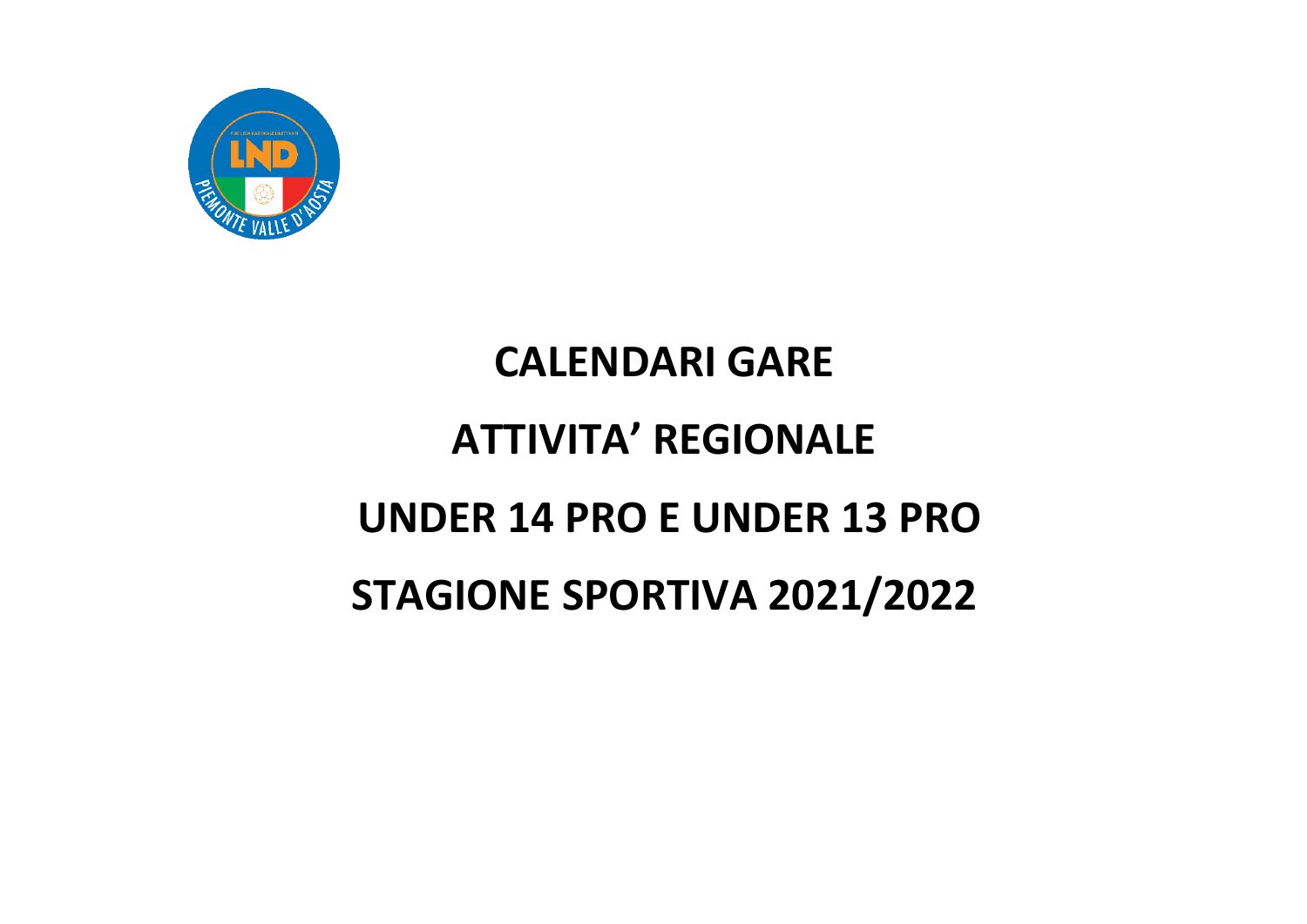|                                                                                                                                                                                                                                                                                                                                                               |  | * UNDER 14 PRO | GIRONE: A |  |  |              |
|---------------------------------------------------------------------------------------------------------------------------------------------------------------------------------------------------------------------------------------------------------------------------------------------------------------------------------------------------------------|--|----------------|-----------|--|--|--------------|
|                                                                                                                                                                                                                                                                                                                                                               |  |                |           |  |  |              |
| I ORE: 10:30 ! 1 G I O R N A T A ! ORE: 10:30 I I ORE: 10:30 ! 6 G I O R N A T A ! ORE: 10:30 I                                                                                                                                                                                                                                                               |  |                |           |  |  |              |
|                                                                                                                                                                                                                                                                                                                                                               |  |                |           |  |  |              |
| I ORE: 10:30 ! 2 G I O R N A T A ! ORE: 10:30 I I ORE: 10:30 ! 7 G I O R N A T A ! ORE: 10:30                                                                                                                                                                                                                                                                 |  |                |           |  |  | I            |
| I ALESSANDRIA CALCIO1912SRL - VIRTUS ENTELLA S.R.L.13 I I ALESSANDRIA CALCIO1912SRL - GENOA CRICKET 13<br>1 GENOA CRICKET 13 - SPEZIA CALCIO S.R.L. 13 I I JUVENTUS SPA<br>I PRO VERCELLI 1892 S.R.L. - SAMPDORIA 13 I I PRO VERCELLI 1892 S.R.L. - TORINO F.C. S.P.A. I<br>I TORINO F.C. S.P.A. - JUVENTUS SPA I I SAMPDORIA 13 - SPEZIA CA                  |  |                |           |  |  | I            |
|                                                                                                                                                                                                                                                                                                                                                               |  |                |           |  |  |              |
|                                                                                                                                                                                                                                                                                                                                                               |  |                |           |  |  |              |
|                                                                                                                                                                                                                                                                                                                                                               |  |                |           |  |  |              |
| I JUVENTUS SPA                         ALESSANDRIA CALCIO1912SRL     I   ALESSANDRIA CALCIO1912SRL       TORINO F.C. S.P.A.<br>1 1892 S.R.L. - AMERICAN CARLISTER (ALCORATION 1 1 1892 S.R.L. 13 1 1892 S.R.L. 13 1 1892 S.R.L. 13 1 1892 S.R.L. 13 1 1892 S.R.L. 13 1 1892 S.R.L. 13 1 1893 - SPEZIA CALCIO S.R.L. 13 1 1892 S.R.L. 13 1 1893 - SPEZIA CALCI |  |                |           |  |  | $\mathbf{I}$ |
| I ORE: 10:30 ! 5 G I O R N A T A ! ORE: 10:30 I                                                                                                                                                                                                                                                                                                               |  |                |           |  |  |              |
| I ALESSANDRIA CALCIO1912SRL - PRO VERCELLI 1892 S.R.L.                                                                                                                                                                                                                                                                                                        |  |                |           |  |  |              |

**I JUVENTUS SPA sq.B - GENOA CRICKET 13 I I SAMPDORIA 13 - VIRTUS ENTELLA S.R.L.13 I I SAMPDORIA 13**<br> **I SPEZIA CALCIO S.R.L. 13** - **JURETUS ENTELLA S.R.L. 13** I<br> **I** Rinosa **I** I TORINO F C. S.P.A. **I Riposa................ - TORINO F.C. S.P.A. I I--------------------------------------------------------------I**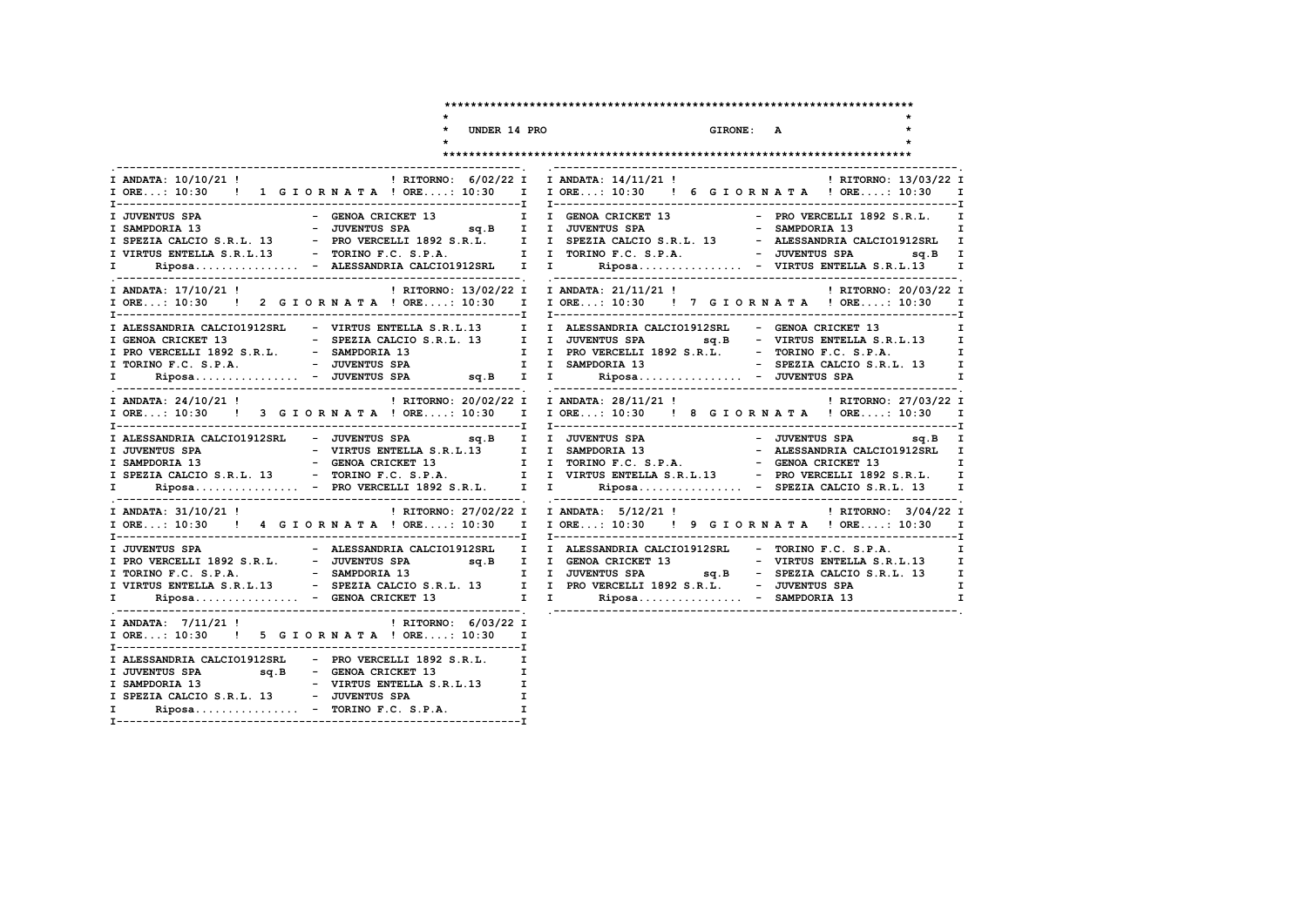|                             | ** ELENCO CAMPI                   | DA GIOCO <sup>**</sup>         |                                               |  |
|-----------------------------|-----------------------------------|--------------------------------|-----------------------------------------------|--|
| COMITATO                    |                                   |                                |                                               |  |
| PIEMONTE V.AOSTA   **       | UNDER 14 PRO                      | GIRONE: A                      |                                               |  |
| <b>SOCIETA'</b>             | CAMPO! DENOMINAZIONE CAMPO        | LOCALITA' CAMPO                | ORA   INDIRIZZO                               |  |
|                             |                                   |                                |                                               |  |
| <b>JUVENTUS SPA</b>         | 909   SINTETICO "DINO MAROLA"     | <b>VINOVO</b>                  | SABATO   14:30   VIA DEL CASTELLO, 3          |  |
| SAMPDORIA 13                | 6002   FERRANDO                   | <b>GENOVA</b>                  | SABATO   17:00   CORSO PERRONE 12             |  |
| SPEZIA CALCIO S.R.L. 13     | 6000   SINTETICO "FERDEGHINI"     | LA SPEZIA<br><b>SABATO</b>     | 15:00   VIA MELARA 91                         |  |
|                             |                                   |                                |                                               |  |
| VIRTUS ENTELLA S.R.L.13     | 4250   SINTETICO "CELERI"         | <b>CHIAVARI</b>                | SABATO   15:00   VIA CRISTOFORO COLOMBO, 12/B |  |
| <b>GENOA CRICKET 13</b>     | 9063   SINTETICO C11 GAMBINO      | <b>ARENZANO</b>                | $1$ 17:15 $1$ VIA DEL MARE                    |  |
| sq.B<br><b>JUVENTUS SPA</b> | 909   SINTETICO "DINO MAROLA"     | <b>VINOVO</b><br><b>SABATO</b> | $ 14:30 $ VIA DEL CASTELLO, 3                 |  |
|                             |                                   |                                |                                               |  |
| PRO VERCELLI 1892 S.R.L.    | 586   SINTETICO "ARDISSONE"       | VERCELLI                       | 15:00   VIA VICENZA 22                        |  |
| TORINO F.C. S.P.A.          | 636   SINTETICO "CIT TURIN"       | TORINO<br><b>SABATO</b>        | $1\,15:00$   CORSO FERRUCCI 63                |  |
|                             | 698   SINTETICO C11 "CENTOGRIGIO" |                                | 12:00   VIA BONARDI - RIONE CRISTO            |  |
| ALESSANDRIA CALCIO1912SRL   |                                   | <b>ALESSANDRIA</b>             |                                               |  |
|                             |                                   |                                |                                               |  |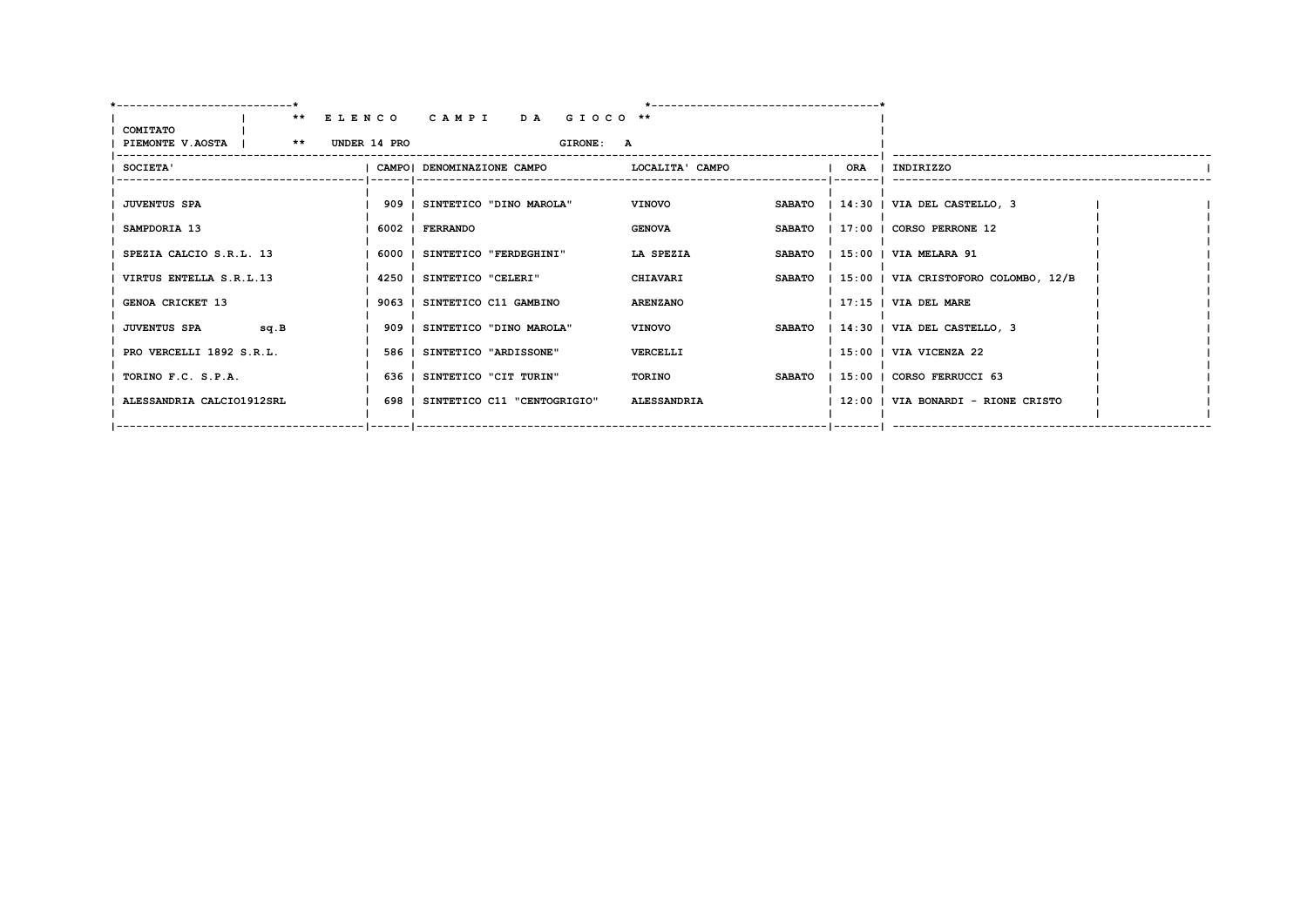#### **\*\*\*\*\*\*\*\*\*\*\*\*\*\*\*\*\*\*\*\*\*\*\*\*\*\*\*\*\*\*\*\*\*\*\*\*\*\*\*\*\*\*\*\*\*\*\*\*\*\*\*\*\*\*\*\*\*\*\*\*\*\*\*\*\*\*\*\*\*\*\*\***

**I--------------------------------------------------------------I**

**\* \* \* ESORDIENTI UNDER 13 PRO GIRONE: A \***

 **\* \* \*\*\*\*\*\*\*\*\*\*\*\*\*\*\*\*\*\*\*\*\*\*\*\*\*\*\*\*\*\*\*\*\*\*\*\*\*\*\*\*\*\*\*\*\*\*\*\*\*\*\*\*\*\*\*\*\*\*\*\*\*\*\*\*\*\*\*\*\*\*\*\***

|                                                                                          | I ORE: 10:30 ! 1 G I O R N A T A ! ORE: 10:30 I I ORE: 10:30 ! 5 G I O R N A T A ! ORE: 10:30 I                                                                                                                                                                                                                             |
|------------------------------------------------------------------------------------------|-----------------------------------------------------------------------------------------------------------------------------------------------------------------------------------------------------------------------------------------------------------------------------------------------------------------------------|
|                                                                                          | I JUVENTUS SPA                         PRO VERCELLI 1892 S.R.L.     I   ALESSANDRIA CALCIO1912SRL         PRO VERCELLI 1892 S.R.L.   I<br>$\mathbf I$<br>$\mathbf{I}$<br>$\mathbf I$                                                                                                                                        |
|                                                                                          | I ORE: 10:30 ! 2 GIORNATA ! ORE: 10:30 I I ORE: 10:30 ! 6 GIORNATA ! ORE: 10:30 I                                                                                                                                                                                                                                           |
|                                                                                          | T ALESSANDRIA CALCIO1912SRL - VIRTUS ENTELLA S.R.L.13 TO TO GENOA CRICKET 13 - PRO VERCELLI 1892 S.R.L. TO TO TO TO TO THE TO TO TO THE TO TO TO THE TO TO THE TO TO THE TO TO THE TO TO THE TO TO THE TO TO THE TO THE TO THE<br>I TORINO F.C. S.P.A. - SAMPDORIA 13 1 I VIRTUS ENTELLA S.R.L.13 - TORINO F.C. S.P.A.<br>I |
|                                                                                          | I ORE: 10:30 ! 3 G I OR N A T A ! ORE: 10:30 I I ORE: 10:30 ! 7 G I OR N A T A ! ORE: 10:30 I                                                                                                                                                                                                                               |
|                                                                                          | I ALESSANDRIA CALCIO1912SRL - TORINO F.C. S.P.A.     I I ALESSANDRIA CALCIO1912SRL - GENOA CRICKET 13<br>$\mathbf I$<br>I<br>I SPEZIA CALCIO S.R.L. 13 - GENOA CRICKET 13 I TORINO F.C. S.P.A. - JUVENTUS SPA<br>$\mathbf I$                                                                                                |
| I ORE: 10:30 ! 4 G I OR N A T A ! ORE: 10:30 I                                           |                                                                                                                                                                                                                                                                                                                             |
| I GENOA CRICKET 13 - SAMPDORIA 13<br>I VIRTUS ENTELLA S.R.L.13 - SPEZIA CALCIO S.R.L. 13 | $\mathbf I$<br>I<br>$\mathbf{I}$                                                                                                                                                                                                                                                                                            |
|                                                                                          |                                                                                                                                                                                                                                                                                                                             |